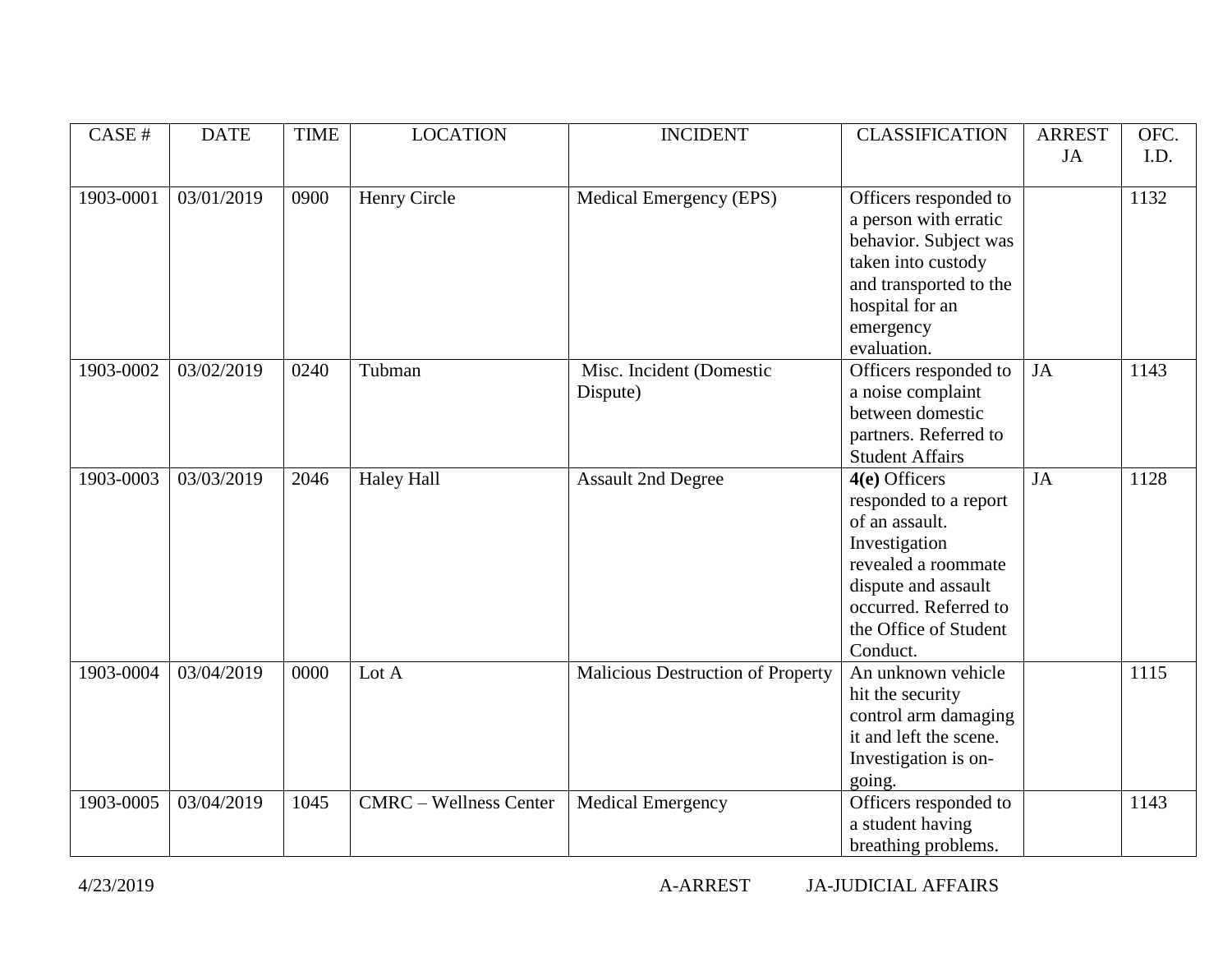|           |            |      |                    |                                                    | EMS was called and<br>transported the<br>student to the<br>hospital.                                                                                                |           |      |
|-----------|------------|------|--------------------|----------------------------------------------------|---------------------------------------------------------------------------------------------------------------------------------------------------------------------|-----------|------|
| 1903-0006 | 03/04/2019 | 1300 | <b>CNSMN</b>       | <b>Medical Emergency</b>                           | Officers responded to<br>a student having<br>severe abdominal<br>pain. EMS was called<br>and transported the<br>student to the<br>hospital.                         |           | 1143 |
| 1903-0007 | 03/05/2019 | 0940 | <b>NSC</b>         | Misc. Incident (Unauthorized Use<br>of Facilities) | An employee was<br>observed washing<br>their body in one of<br>the public restrooms<br>causing concern.                                                             |           | 1132 |
| 1903-0008 | 03/05/2019 | 1650 | $MLK - RM$ 310     | Harassment                                         | A student advised<br>they were being<br>harassed by another<br>student through social<br>media and other<br>means. Referred to<br>the office of student<br>conduct. | <b>JA</b> | 1142 |
| 1903-0009 | 03/04/2019 | 1042 | McKeldin           | <b>Lost Property</b>                               | A student reported<br>losing a camera bag<br>containing a camera.<br>Investigation is on-<br>going.                                                                 |           | 1144 |
| 1903-0010 | 03/07/2019 | 1010 | Lot M              | Impound                                            | A vehicle illegally<br>parked in a reserved<br>parking space was<br>ticketed and towed.                                                                             |           | 1132 |
| 1903-0011 | 03/07/2019 | 1345 | Goodloe Apartments | CDS (Marijuana)                                    | Police were advised                                                                                                                                                 | JA        | 1128 |

4/23/2019 A-ARREST JA-JUDICIAL AFFAIRS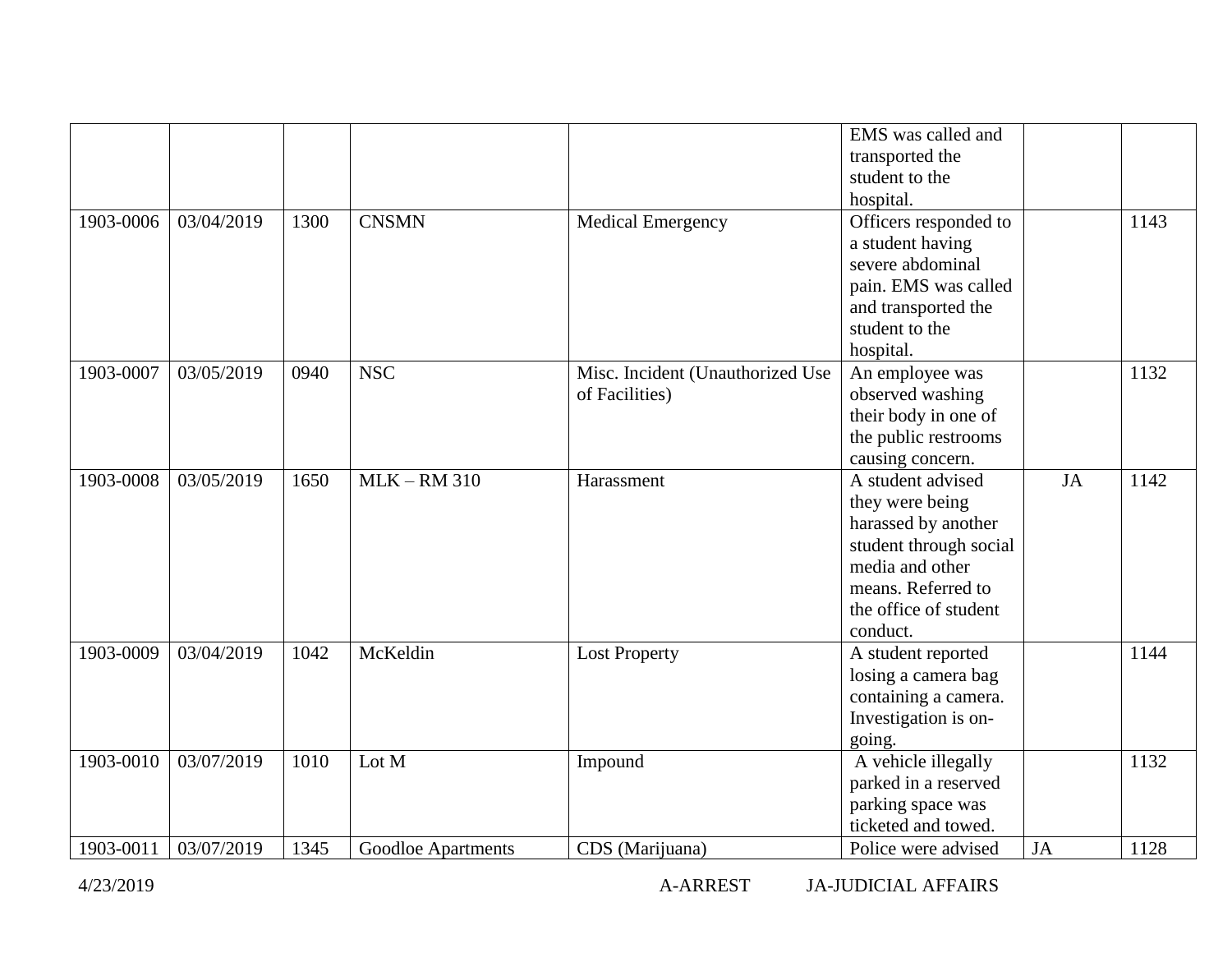|           |            |      |                                  |                                                     | of three students<br>smoking CDS. Upon<br>arrival, marijuana<br>was located and<br>confiscated but was<br>not in the possession<br>of any particular<br>person. Referred to<br>the Office of student |      |
|-----------|------------|------|----------------------------------|-----------------------------------------------------|------------------------------------------------------------------------------------------------------------------------------------------------------------------------------------------------------|------|
| 1903-0012 | 03/07/2019 | 2113 | Tubman Hall                      | <b>Medical Emergency</b>                            | conduct.<br>Officers responded to<br>a student having<br>severe abdominal<br>pain. EMS was called<br>and transported the<br>student to the<br>hospital.                                              | 1145 |
| 1903-0013 | 03/08/2019 | 0750 | Report Number issued in<br>Error | Report Number issued in Error                       | <b>Report Number</b><br>issued in Error                                                                                                                                                              |      |
| 1903-0014 | 03/11/2019 | 1715 | Lot A                            | <b>Property Damage</b>                              | A staff member<br>reported damage to<br>their parked vehicle.                                                                                                                                        | 1142 |
| 1903-0015 | 03/11/2019 | 1810 | <b>JEP</b>                       | Misc. Incident (Unauthorized use<br>of Credit Card) | A student advised<br>they lost their wallet<br>containing their credit<br>card and discovered<br>unauthorized charges<br>were made on the<br>account.                                                | 1142 |
| 1903-0016 | 03/11/2019 | 2115 | Lot $R$                          | Impound                                             | A vehicle illegally<br>parked in a reserved<br>parking space was<br>ticketed and towed                                                                                                               | 1128 |
| 1903-0017 | 03/12/2019 | 2102 | <b>Towers Hall</b>               | <b>EPS</b>                                          | A student that                                                                                                                                                                                       | 1142 |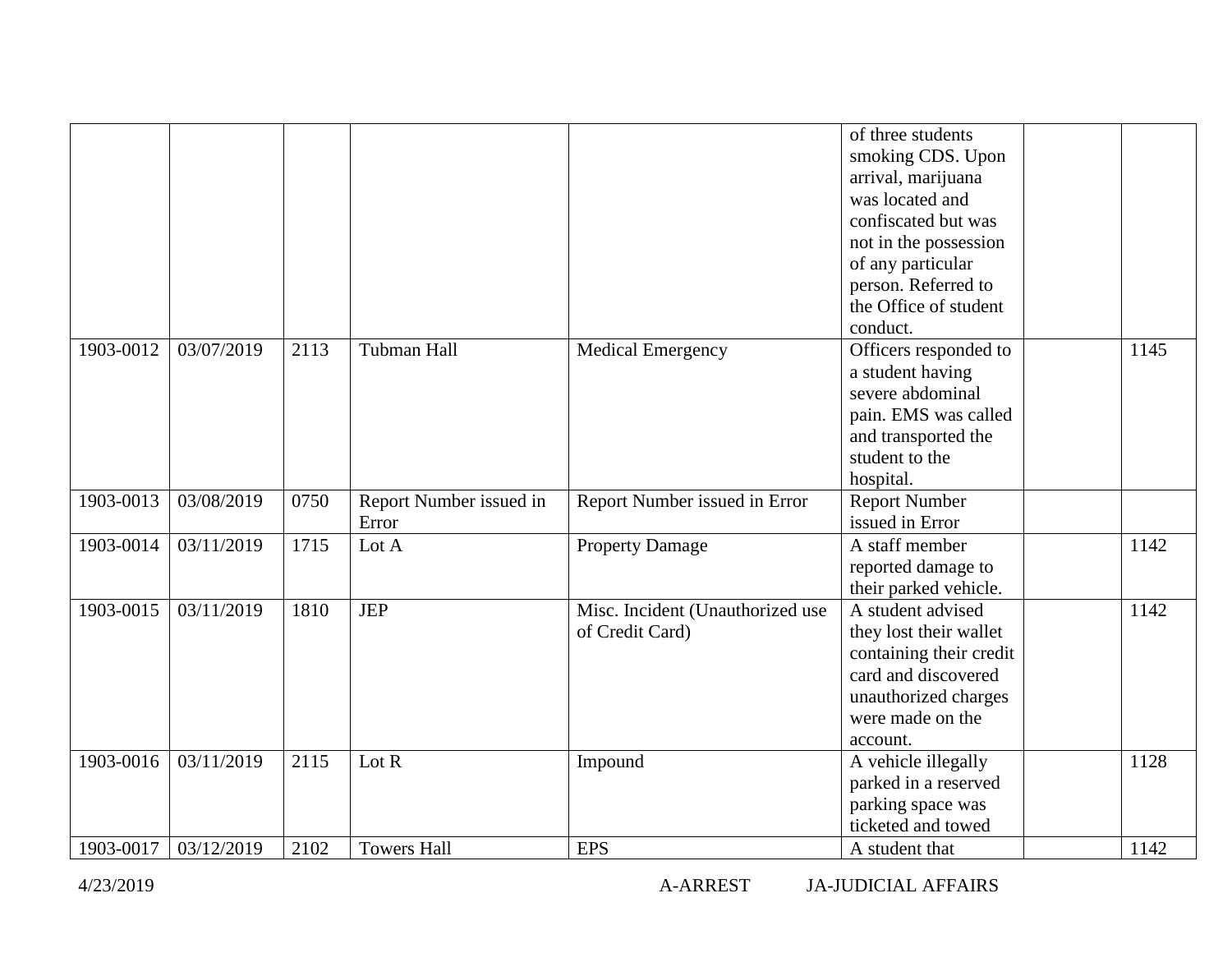|           |            |      |                     |                                   | advised police they<br>were depressed and<br>wanted to harm<br>themselves was taken<br>to the hospital.                                                                 |           |      |
|-----------|------------|------|---------------------|-----------------------------------|-------------------------------------------------------------------------------------------------------------------------------------------------------------------------|-----------|------|
| 1903-0018 | 03/12/2019 | 2213 | <b>Kennard Hall</b> | <b>Medical Emergency</b>          | Officers responded to<br>a student complaining<br>of heart trouble. EMS<br>was called and<br>transported the same<br>to the hospital.                                   |           | 1128 |
| 1903-0019 | 03/13/2019 | 1918 | <b>FPAC</b>         | <b>Medical Emergency</b>          | Officers responded to<br>a student having an<br>allergic reaction to<br>food they had<br>consumed. EMS was<br>called and transported<br>the student to the<br>hospital. |           | 1128 |
| 1903-0020 | 03/13/2019 | 1838 | <b>CBGS</b>         | Misc. Incident (Verbal Dispute)   | A student reported<br>having an argument<br>with two other<br>students about failing<br>a class. Referred to<br>the Office of Student<br>Conduct.                       | <b>JA</b> | 1145 |
| 1903-0021 | 03/14/2019 | 1700 | <b>CBGS</b>         | Harassment                        | A student advised<br>police they were<br>being harassed by<br>another student.<br>Investigation is being<br>conducted.                                                  |           | 1128 |
| 1903-0022 | 03/15/2019 | 0910 | McKeldin            | Misc. Incident (Unauthorized use) | A student advised<br>police they lost their                                                                                                                             |           | 1132 |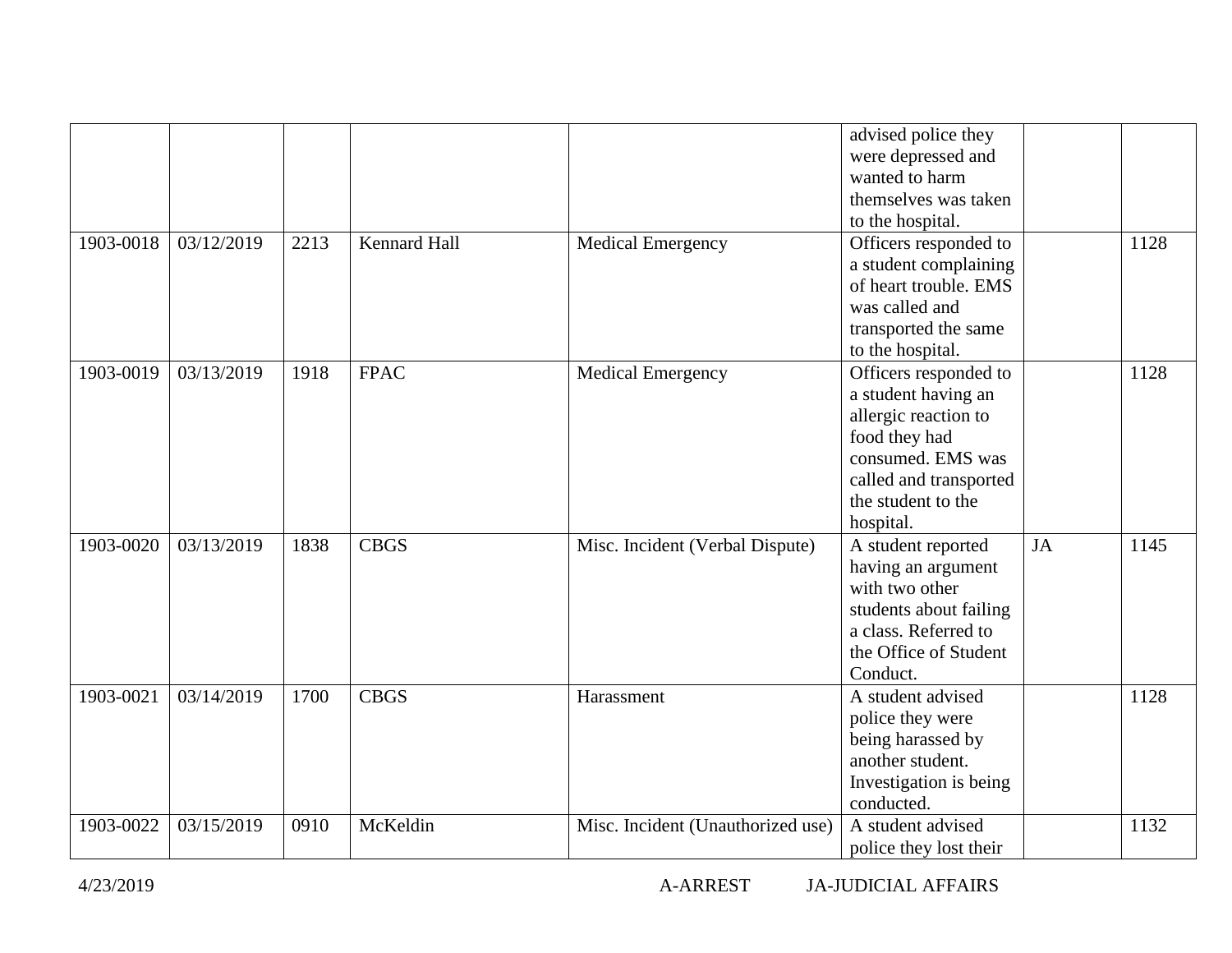|           |            |      |                    |                                    | cash-out card and<br>they had been<br>notified a transaction<br>was attempted with<br>the card but was<br>declined.                                                                           |           |      |
|-----------|------------|------|--------------------|------------------------------------|-----------------------------------------------------------------------------------------------------------------------------------------------------------------------------------------------|-----------|------|
| 1903-0023 | 03/15/2019 | 1420 | <b>Haley Hall</b>  | Burglary $-4$ <sup>th</sup> Degree | $5(b)$ A student<br>reported an unknown<br>person attempted to<br>enter their apartment<br>through the window<br>while they were in<br>the apartment.<br>Investigation is being<br>conducted. |           | 1132 |
| 1903-0024 | 03/17/2019 | 1305 | <b>CMRC</b>        | Assault 2 <sup>nd</sup> Degree     | 4(E) During an<br>argument a student<br>was struck several<br>times by another<br>student. No injuries<br>incurred. Referred to<br>the Office of Student<br>Conduct.                          | <b>JA</b> | 1144 |
| 1903-0025 | 03/17/2019 | 1909 | <b>Towers Hall</b> | <b>Found Property</b>              | A student returning<br>from spring break<br>found a 9mm round<br>in their room. Same<br>was confiscated and<br>placed in property.<br>Investigation is being<br>conducted.                    |           | 1142 |
| 1903-0026 | 03/25/2019 | 1548 | <b>Towers Hall</b> | Assault 2 <sup>nd</sup> Degree     | 4 (e) A student was<br>assaulted by another<br>student during an                                                                                                                              | <b>JA</b> | 1142 |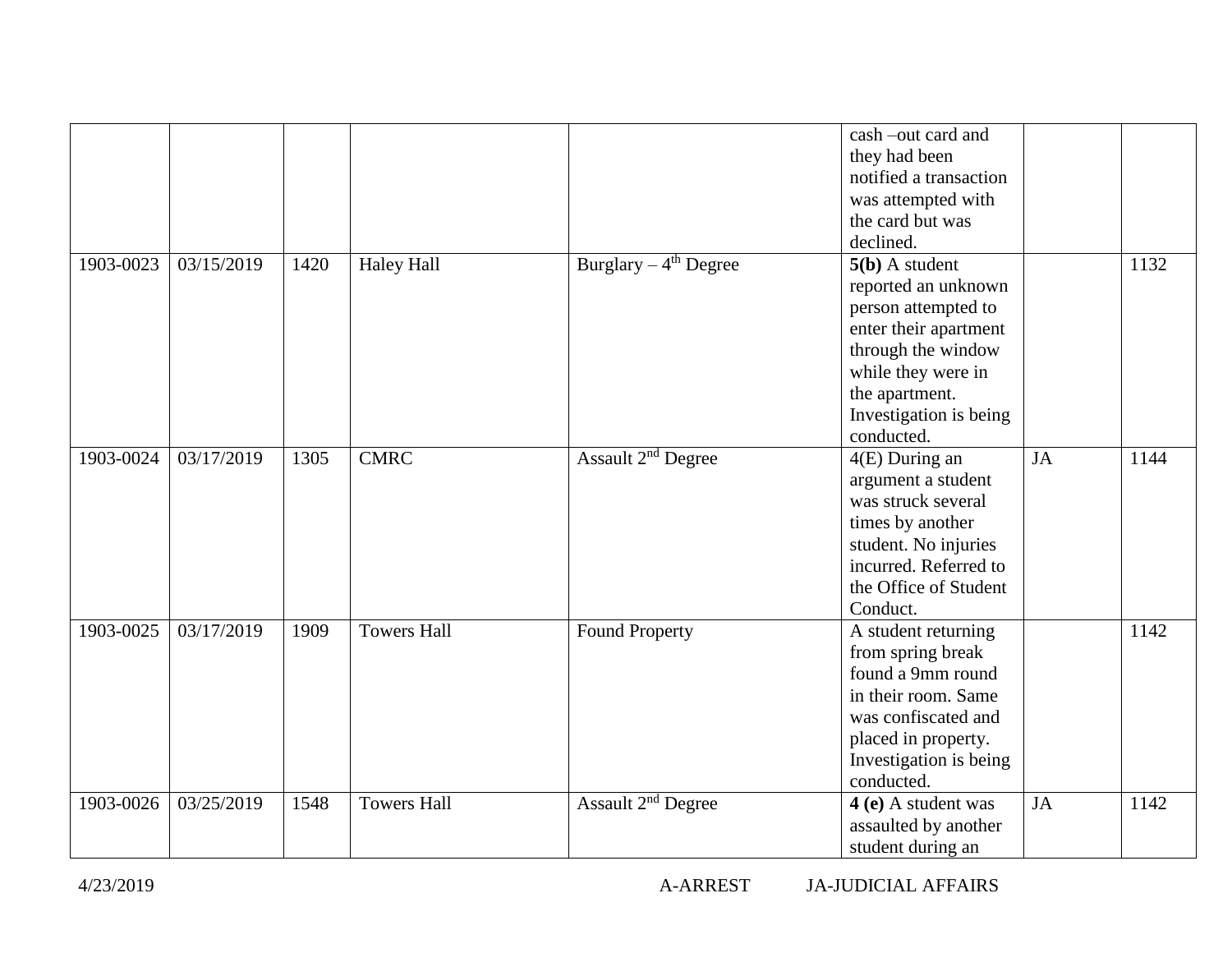|           |            |      |             |                                         | attempted mediation<br>between the students.<br>Referred to the Office<br>of Student Conduct                                                                                                                                 |           |      |
|-----------|------------|------|-------------|-----------------------------------------|------------------------------------------------------------------------------------------------------------------------------------------------------------------------------------------------------------------------------|-----------|------|
| 1903-0027 | 03/26/2019 | 0042 | Holmes      | Miscellaneous (Assist Housing<br>Staff) | Officer responded to<br>assist housing staff<br>while they escorted a<br>student from the<br>building.                                                                                                                       |           | 1143 |
| 1903-0028 | 03/26/2019 | 1815 | Library     | Misc. Incident (Verbal Dispute)         | Officers responded to<br>a verbal dispute<br>between two<br>employees over one<br>employee speaking<br>too loudly on the<br>phone. Both parties<br>were advised to<br>contact their direct<br>supervisors for<br>resolution. |           | 1142 |
| 1903-0029 | 03/27/2019 | 1510 | <b>CMRC</b> | Assault 2 <sup>nd</sup> Degree          | 4 (e) A student struck<br>another student in a<br>residential dwelling<br>after a verbal dispute.<br>Other students in the<br>dwelling became<br>involved. Referred to<br>the Office of Student<br>conduct.                  | <b>JA</b> | 1145 |
| 1903-0030 | 03/27/2019 | 1530 | <b>CMRC</b> | <b>CDS</b>                              | CDS residue was<br>observed in plain<br>view by Residential<br>Life Staff while<br>performing health                                                                                                                         | <b>JA</b> | 1122 |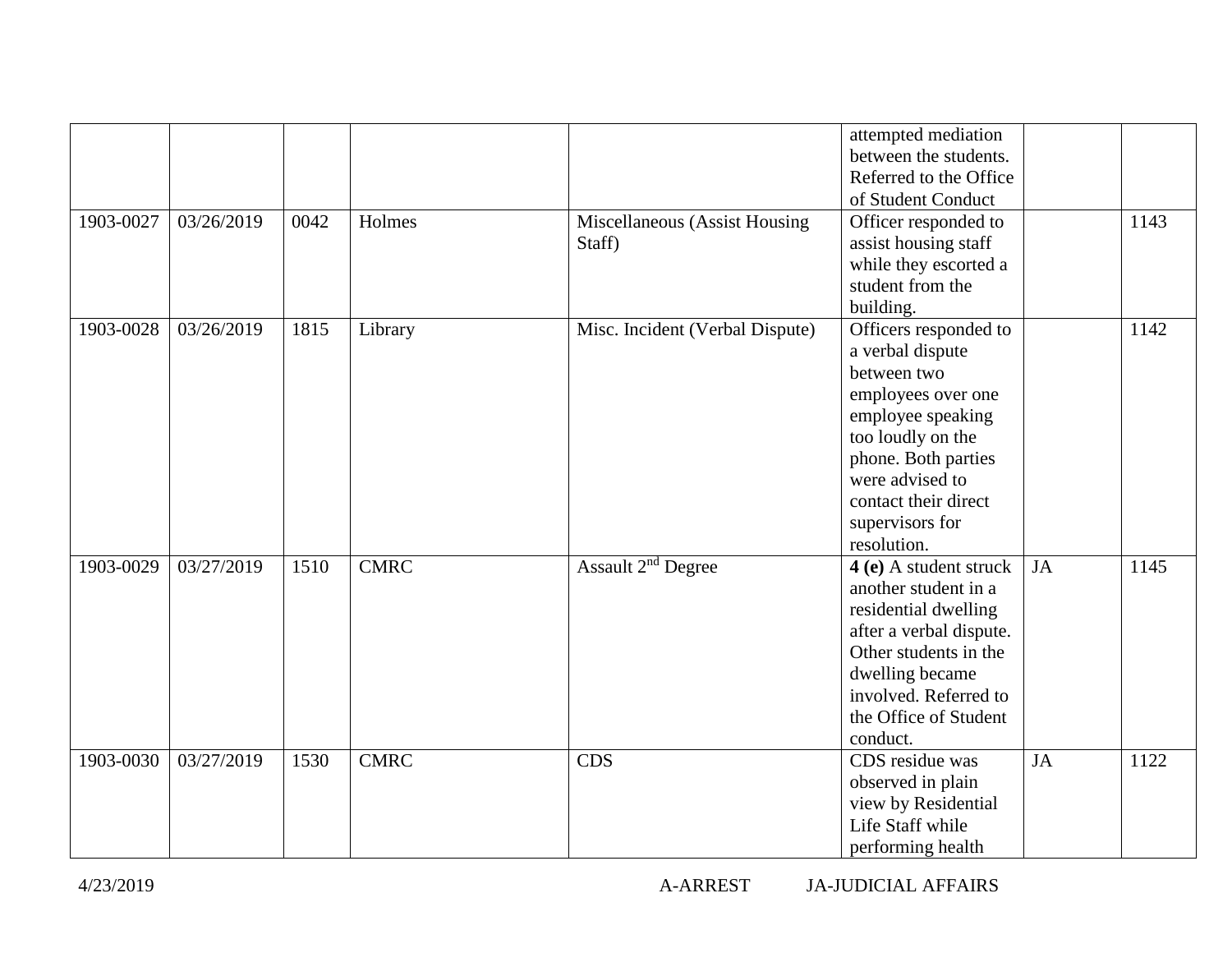| 1903-0031 | 03/28/2019 | 1142 | <b>JEP</b>  | Impound                         | and wellness checks.<br>The same was<br>reported to the police.<br>Referred to the office<br>of Student Conduct.<br>A vehicle illegally<br>parked in a reserved<br>parking space was                                                                       |           | 1132 |
|-----------|------------|------|-------------|---------------------------------|------------------------------------------------------------------------------------------------------------------------------------------------------------------------------------------------------------------------------------------------------------|-----------|------|
| 1903-0032 | 03/28/2019 | 1515 | <b>CMRC</b> | Misc. Incident (Verbal Dispute) | ticketed and towed<br>Officers responded to<br>a report of a verbal<br>dispute between<br>students. Referred to<br>the Office of Student<br>Conduct.                                                                                                       | <b>JA</b> | 1112 |
| 1903-0033 | 03/29/2019 | 1607 | <b>CMRC</b> | <b>CDS</b>                      | Officers responded to<br><b>Residential Life staff</b><br>who observed<br>suspected marijuana<br>during health and<br>wellness checks.<br>Same was<br>confiscated, tested<br>and placed into<br>property. Referred to<br>the Office of Student<br>Conduct. | JA        | 1142 |
| 1903-0034 | 03/29/2019 | 1920 | Library     | Found Property                  | A wallet was found<br>and turned into<br>police. The owner<br>later responded and<br>retrieved it.                                                                                                                                                         |           | 1145 |
| 1903-0035 | 03/30/2019 | 1722 | <b>CMRC</b> | <b>Medical Emergency</b>        | Officers responded to<br>a student complaining                                                                                                                                                                                                             |           | 1145 |